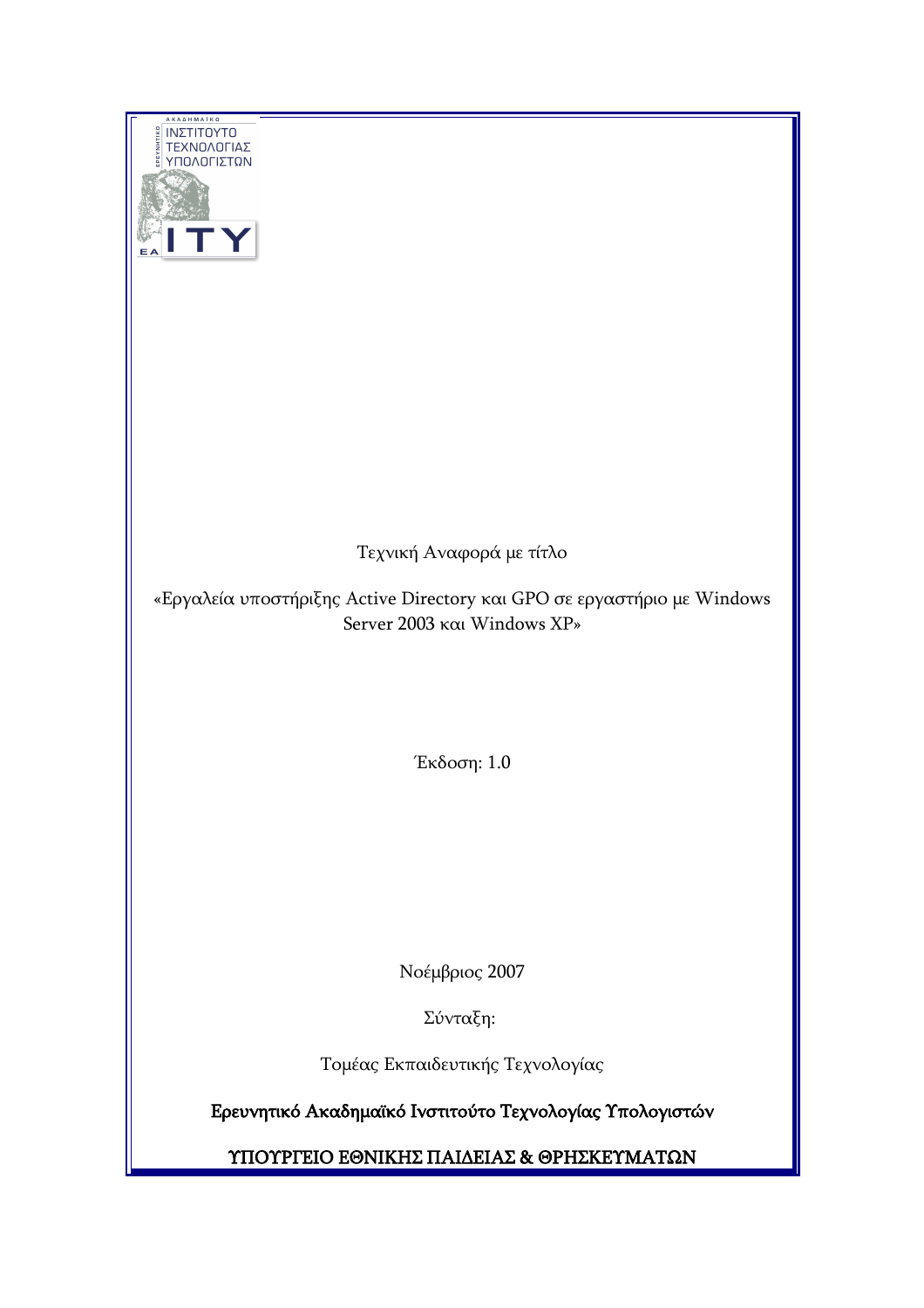#### Περιεχόμενα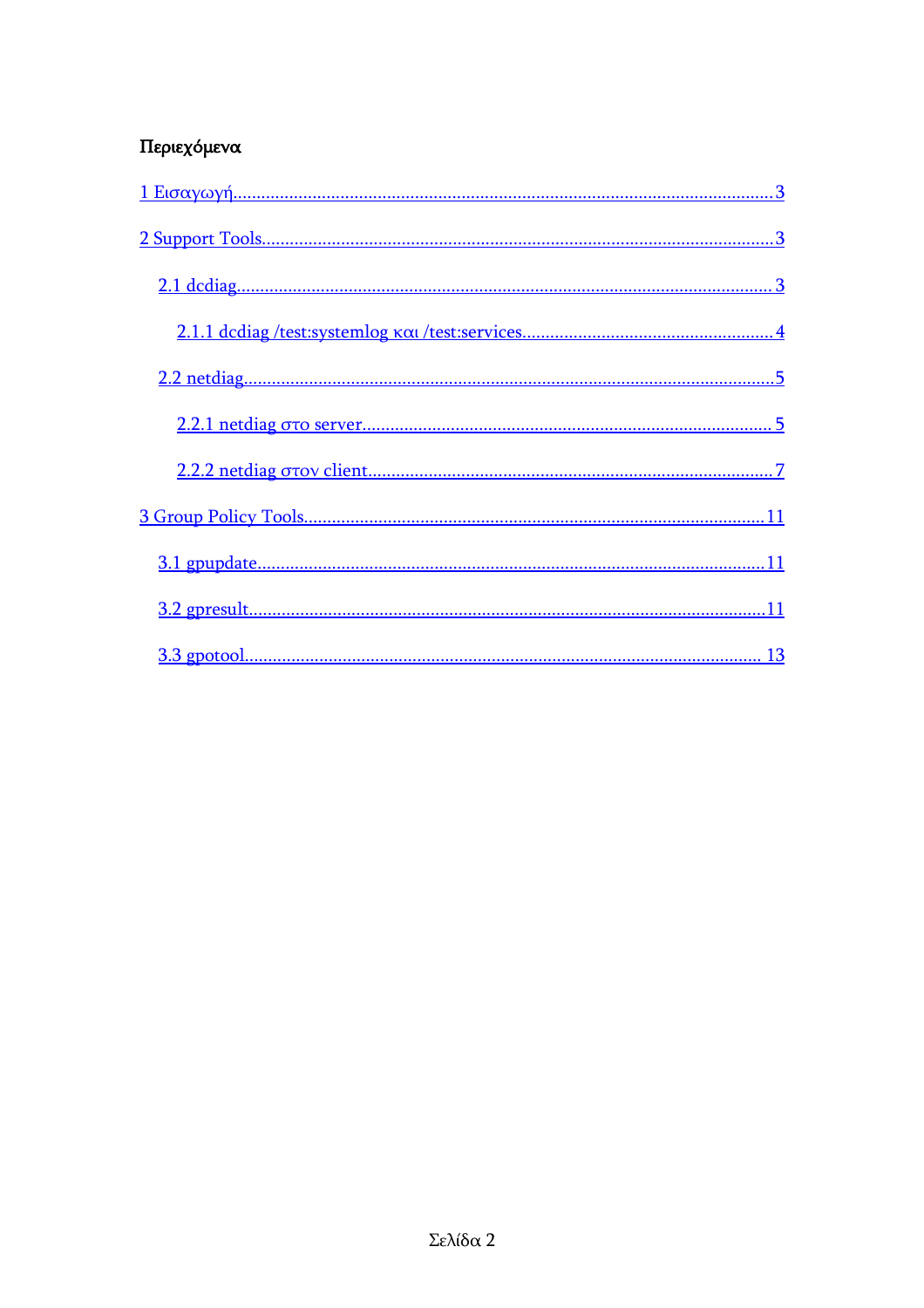# <span id="page-2-0"></span>**1 Εισαγωγή**

Σε αυτόν τον οδηγό προτείνονται εργαλεία υποστήριξης του Active Directory και των Πολιτικών Ομάδας σε περιβάλλον Microsoft Windows 2003 Server και Microsoft Windows XP GR, που είναι εγκατεστημένα στα ΣΕΠΕΗΥ.

Τα προτεινόμενα εργαλεία βοηθούν στον εντοπισμό λανθασμένων ρυθμίσεων και με τον τρόπο αυτό στον εντοπισμό των αιτιών της δυσλειτουργίας του εργαστηρίου.

## <span id="page-2-2"></span><span id="page-2-1"></span>**2 Support Tools 2.1 dcdiag**

Πρόκειται για ένα εργαλείο που αναλύοντας την κατάσταση του εξυπηρετητή με το ρόλο του Domain Controller, εντοπίζει προβλήματα και βοηθά στην επίλυσή τους. Το εργαλείο εκτελείται στον εξυπηρετητή Windows Server 2003. Αρχικά συλλέγει πληροφορίες με βάση τις οποίες προχωρεί στις ακόλουθες ομάδες ελέγχων:

#### **Connectivity**

Ελέγχεται αν οι Domain Controllers είναι δηλωμένοι στο DNS, αν μπορεί σε αυτούς να γίνει ping και αν είναι δυνατή η σύνδεση με τα πρωτόκολλα LDAP/RPC. Οι έλεγχοι πραγματοποιούνται με την εντολή:

```
C:\>dcdiag
Domain Controller Diagnosis
Performing initial setup:
   Done gathering initial info.
Doing initial required tests
    Testing server: Default-First-Site-Name\SERVER
      Starting test: Connectivity
          ......................... SERVER passed test Connectivity
Doing primary tests
    Testing server: Default-First-Site-Name\SERVER
      Starting test: Replications
           ......................... SERVER passed test Replications
      Starting test: NCSecDesc
           ......................... SERVER passed test NCSecDesc
      Starting test: NetLogons
         .............................. SERVER passed test NetLogons
       Starting test: Advertising
          ......................... SERVER passed test Advertising
       Starting test: KnowsOfRoleHolders
          ......................... SERVER passed test KnowsOfRoleHolders
       Starting test: RidManager
            ...................... SERVER passed test RidManager
       Starting test: MachineAccount
            ......................... SERVER passed test MachineAccount
       Starting test: Services
```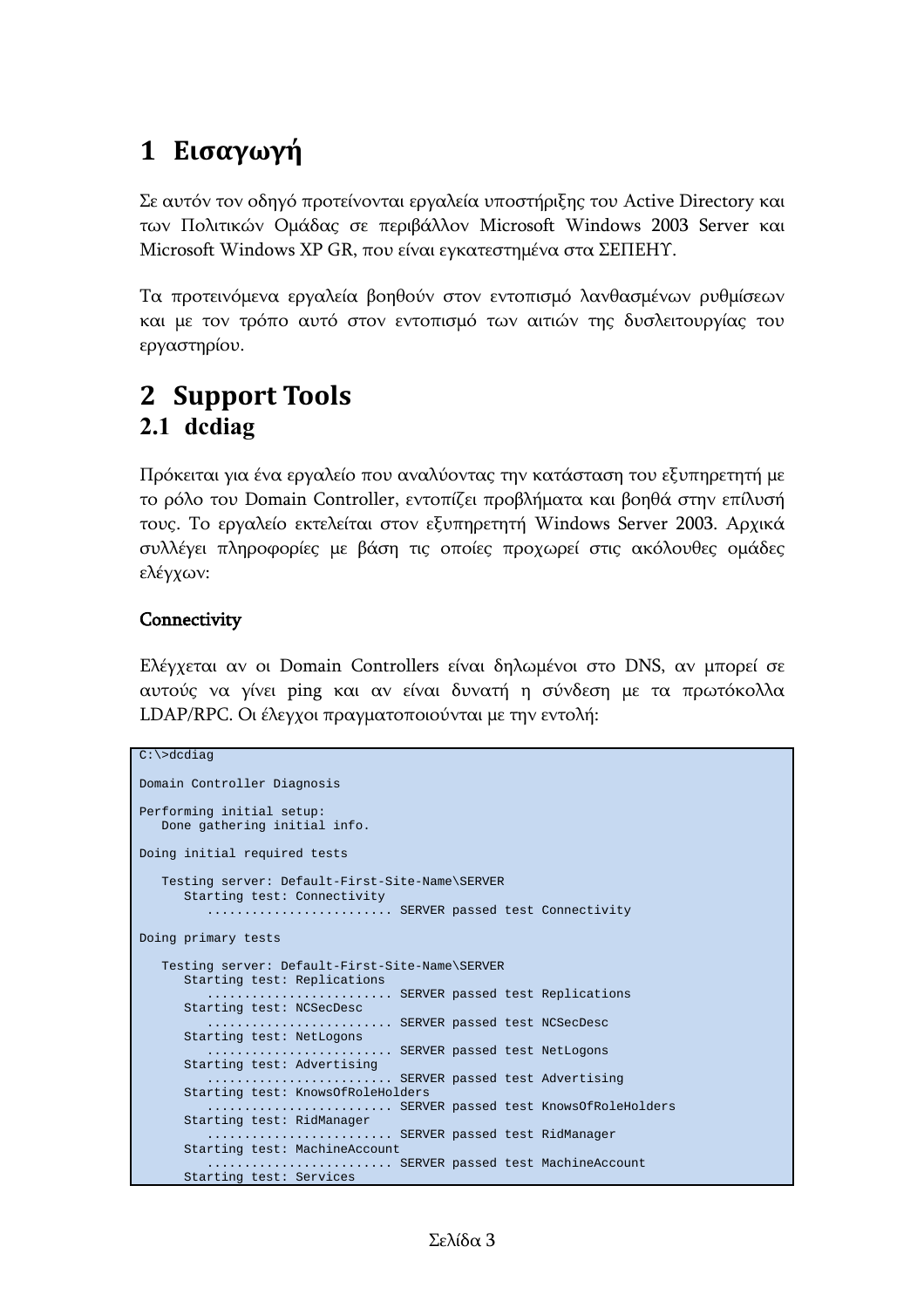```
........................ SERVER passed test Services
    Starting test: ObjectsReplicated
             .................... SERVER passed test ObjectsReplicated
    Starting test: frssysvol
       ......................... SERVER passed test frssysvol
    Starting test: frsevent
             ................... SERVER passed test frsevent
    Starting test: kccevent
      ........................... SERVER passed test kccevent
    Starting test: systemlog
                  ............... SERVER passed test systemlog
    Starting test: VerifyReferences
       ......................... SERVER passed test VerifyReferences
 Running partition tests on : ForestDnsZones
   Starting test: CrossRefValidation
       ......................... ForestDnsZones passed test CrossRefValidation
    Starting test: CheckSDRefDom
       ......................... ForestDnsZones passed test CheckSDRefDom
 Running partition tests on : DomainDnsZones
   Starting test: CrossRefValidation
       ......................... DomainDnsZones passed test CrossRefValidation
   Starting test: CheckSDRefDom
       ......................... DomainDnsZones passed test CheckSDRefDom
 Running partition tests on : Schema
   Starting test: CrossRefValidation
              ......................... Schema passed test CrossRefValidation
    Starting test: CheckSDRefDom
       ......................... Schema passed test CheckSDRefDom
 Running partition tests on : Configuration
    Starting test: CrossRefValidation
       ......................... Configuration passed test CrossRefValidation
   Starting test: CheckSDRefDom
             ................... Configuration passed test CheckSDRefDom
 Running partition tests on : school
   Starting test: CrossRefValidation
       ......................... school passed test CrossRefValidation
   Starting test: CheckSDRefDom
       ......................... school passed test CheckSDRefDom
 Running enterprise tests on : school.edu
   Starting test: Intersite
                    ......................... school.edu passed test Intersite
    Starting test: FsmoCheck
       ......................... school.edu passed test FsmoCheck
```
#### <span id="page-3-0"></span>**2.1.1 dcdiag /test:systemlog και /test:services**

Συγκεκριμένοι έλεγχοι μπορούν να γίνουν για την ύπαρξη λαθών των τελευταίων 60 λεπτών (καταγράφονται βέβαια και στον Event Viewer) και για την επιβεβαίωση πως τρέχουν οι απαραίτητες υπηρεσίες (Services) ώστε ο εξυπηρετητής να λειτουργεί σωστά ως Domain Controller.

```
C:\>dcdiag /test:systemlog
Domain Controller Diagnosis
Performing initial setup:
   Done gathering initial info.
Doing initial required tests
    Testing server: Default-First-Site-Name\SERVER
      Starting test: Connectivity
         ............................. SERVER passed test Connectivity
Doing primary tests
```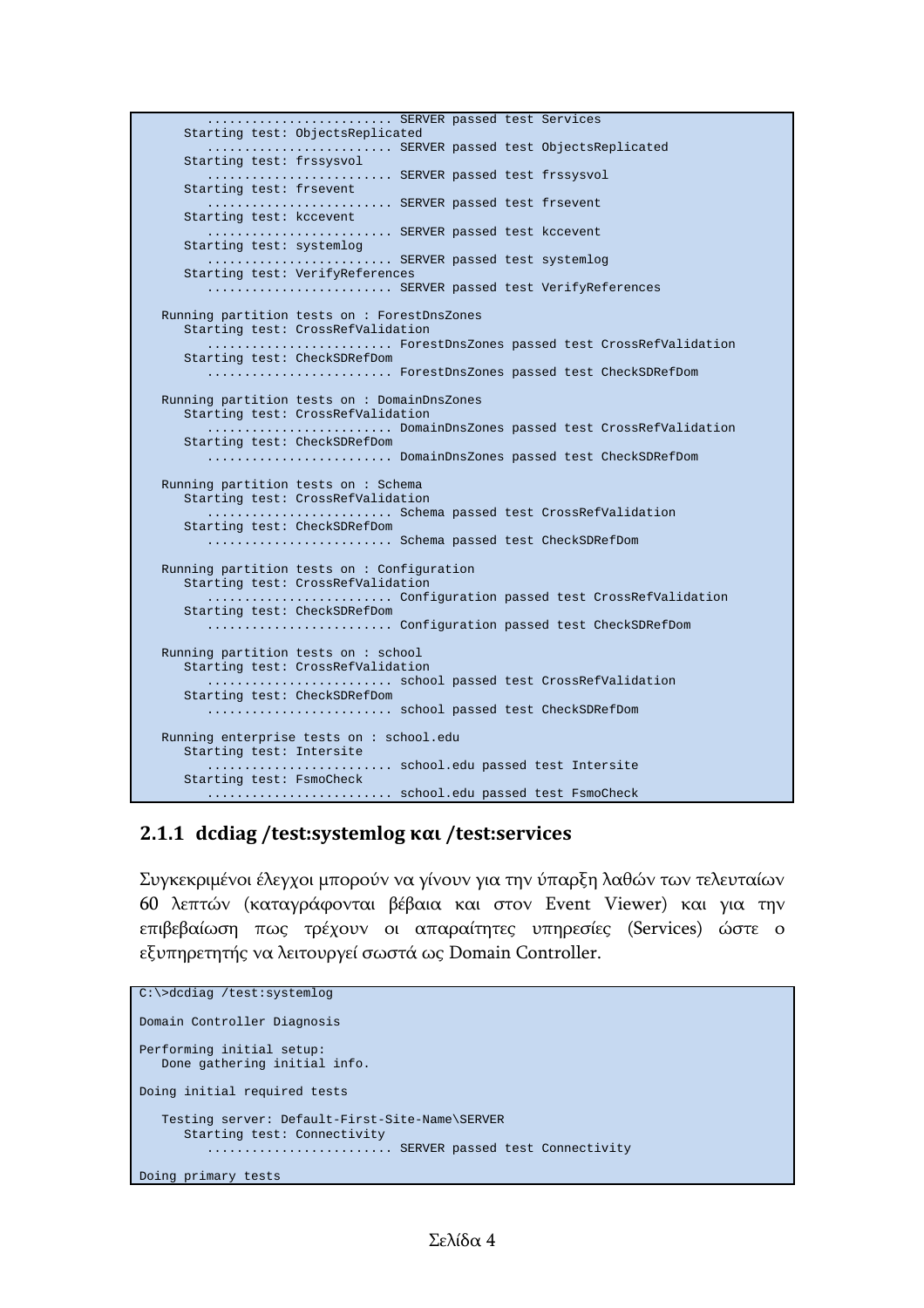```
 Testing server: Default-First-Site-Name\SERVER
   Starting test: systemlog
      An Error Event occured. EventID: 0xC0002719
         Time Generated: 10/26/2007 00:21:17
          (Event String could not be retrieved)
       An Error Event occured. EventID: 0xC0002719
         Time Generated: 10/26/2007 00:21:25
          (Event String could not be retrieved)
      ........................... SERVER failed test systemlog
 Running partition tests on : ForestDnsZones
 Running partition tests on : DomainDnsZones
 Running partition tests on : Schema
 Running partition tests on : Configuration
 Running partition tests on : school
 Running enterprise tests on : school.edu
```
Και ο έλεγχος για τις υπηρεσίες:

```
C:\>dcdiag /test:Services
Domain Controller Diagnosis
Performing initial setup:
   Done gathering initial info.
Doing initial required tests
    Testing server: Default-First-Site-Name\SERVER
      Starting test: Connectivity
         ........................... SERVER passed test Connectivity
Doing primary tests
    Testing server: Default-First-Site-Name\SERVER
      Starting test: Services
         .......................... SERVER passed test Services
   Running partition tests on : ForestDnsZones
    Running partition tests on : DomainDnsZones
   Running partition tests on : Schema
   Running partition tests on : Configuration
    Running partition tests on : school
    Running enterprise tests on : school.edu
```
### <span id="page-4-1"></span>**2.2 netdiag**

Πρόκειται για ένα εργαλείο που βοηθά στον εντοπισμό των προβλημάτων δικτυακής σύνδεσης του συστήματος ως προς τα πρωτόκολλα και πρότυπα IP (local loopback, default gateway), DNS, Domain Controller, LDAP.

#### <span id="page-4-0"></span>**2.2.1 netdiag στο server**

Με την εκτέλεση του εργαλείου στον εξυπηρετητή δεν εντοπίζονται προβλήματα, καθώς όλοι οι έλεγχοι είναι επιτυχείς (Passed). Υπάρχουν έλεγχοι που δεν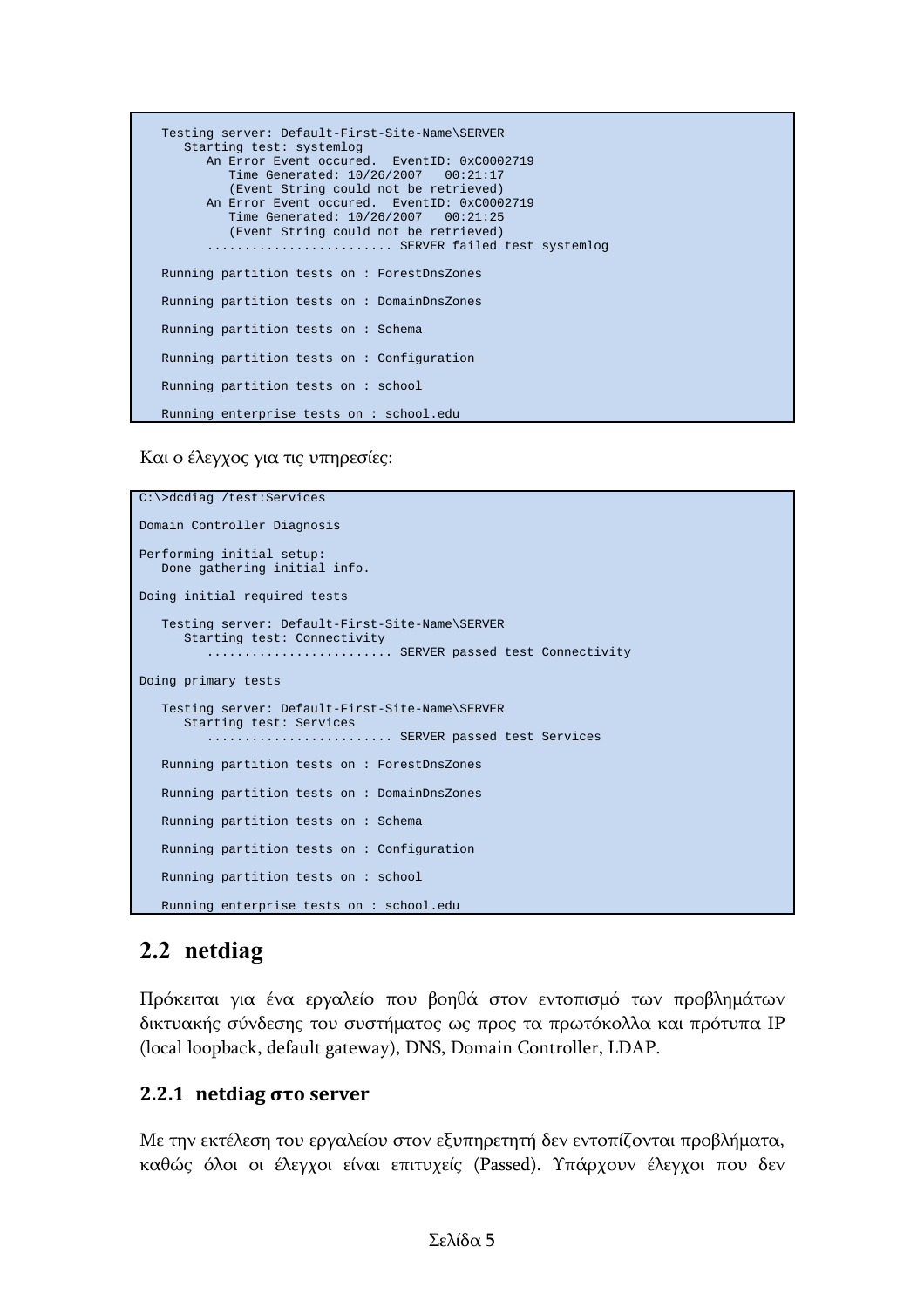υλοποιούνται, καθώς τα αντίστοιχα πρωτόκολλα ή χαρακτηριστικά δεν είναι ενεργοποιημένα.

```
C:\>netdiag
.................................
    Computer Name: SERVER
    DNS Host Name: server.school.edu
    System info : Microsoft Windows Server 2003 (Build 3790)
    Processor : x86 Family 15 Model 75 Stepping 2, AuthenticAMD
    List of installed hotfixes : 
        KB921503
         KB924667-v2
         <Λίστα από updates του συστήματος>
Netcard queries test . . . . . . . : Passed
Per interface results:
    Adapter : Local Area Connection
         Netcard queries test . . . : Passed
        Host Name. . . . . . . . . : server
         IP Address . . . . . . . . : 10.10.10.10
         Subnet Mask. . . . . . . . : 255.255.255.0
         Default Gateway. . . . . . : 10.10.10.2
NetBIOS over Tcpip . . . . : Disabled
Dns Servers. . . . . . . : 127.0.0.1
        AutoConfiguration results. . . . . . : Passed
        Default gateway test . . . : Passed
        WINS service test. . . . . : Skipped
             NetBT is disable on this interface. [Test skipped].
Global results:
Domain membership test . . . . . . : Passed
NetBT transports test. . . . . . . : Skipped
    There are no interfaces that have NetBT enabled. [Test skipped]
Autonet address test . . . . . . . : Passed
IP loopback ping test. . . . . . . : Passed
Default gateway test . . . . . . . : Passed
NetBT name test. . . . . . . . . . : Skipped
    There are no interfaces that have NetBT enabled. [Test skipped]
Winsock test . . . . . . . . . . . : Passed
DNS test . . . . . . . . . . . . . : Passed
    PASS - All the DNS entries for DC are registered on DNS server '127.0.0.1'.
```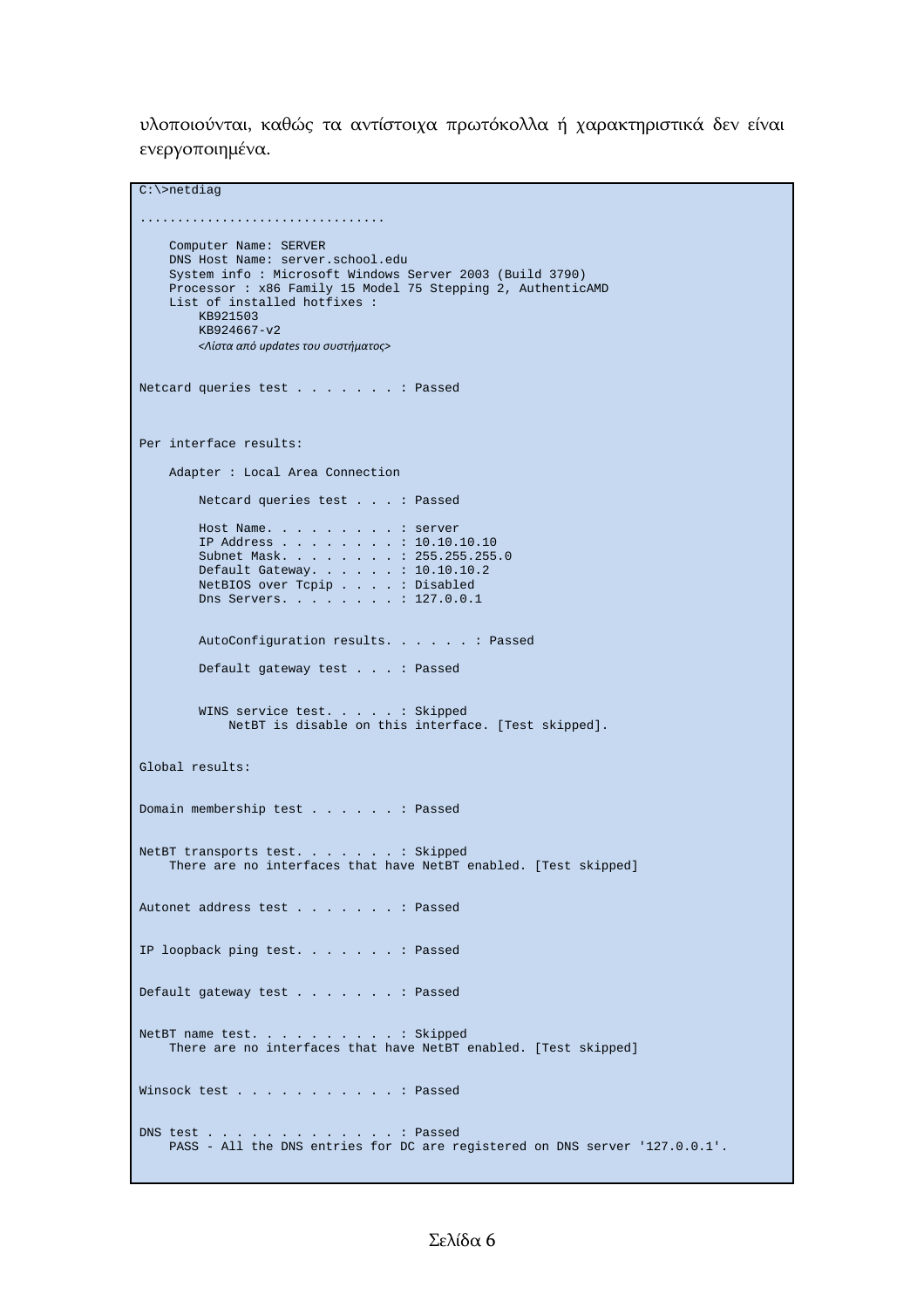```
Redir and Browser test . . . . . . Skipped
    There are no interfaces that have NetBT enabled. [Test skipped]
DC discovery test. . . . . . . . . : Passed
DC list test . . . . . . . . . . . : Passed
Trust relationship test. . . . . . : Skipped
Kerberos test. . . . . . . . . . . : Passed
LDAP test. . . . . . . . . . . . . : Passed
Bindings test. . . . . . . . . . . : Passed
WAN configuration test . . . . . . : Skipped
    No active remote access connections.
Modem diagnostics test . . . . . . : Passed
IP Security test . . . . . . . . . : Skipped
     Note: run "netsh ipsec dynamic show /?" for more detailed information
The command completed successfully
```
#### <span id="page-6-0"></span>**2.2.2 netdiag στον client**

Οι αντίστοιχοι έλεγχοι για το σταθμό εργασίας.

```
C:\>netdiag
........................................
     Computer Name: CLIENT01
     DNS Host Name: client01.school.edu
     System info : Windows 2000 Professional (Build 2600)
     Processor : x86 Family 15 Model 75 Stepping 2, AuthenticAMD
     List of installed hotfixes : 
         KB873339
         KB884020
         <Λίστα από updates του συστήματος>
Netcard queries test . . . . . . . : Passed
    GetStats failed for 'Απευθε ίας παράλληλη'. [ERROR_NOT_SUPPORTED]
Per interface results:
    Adapter : Τοπική σύνδεση
         Netcard queries test . . . : Passed
         Host Name. . . . . . . . . : client01.localdomain
 IP Address . . . . . . . . : 10.10.10.128
Subnet Mask. . . . . . . . : 255.255.255.0
 Default Gateway. . . . . . : 10.10.10.2
         Primary WINS Server. . . . : 10.10.10.2
         Dns Servers. . . . . . . . : 10.10.10.10
                                      194.63.238.4
                                      194.63.239.164
```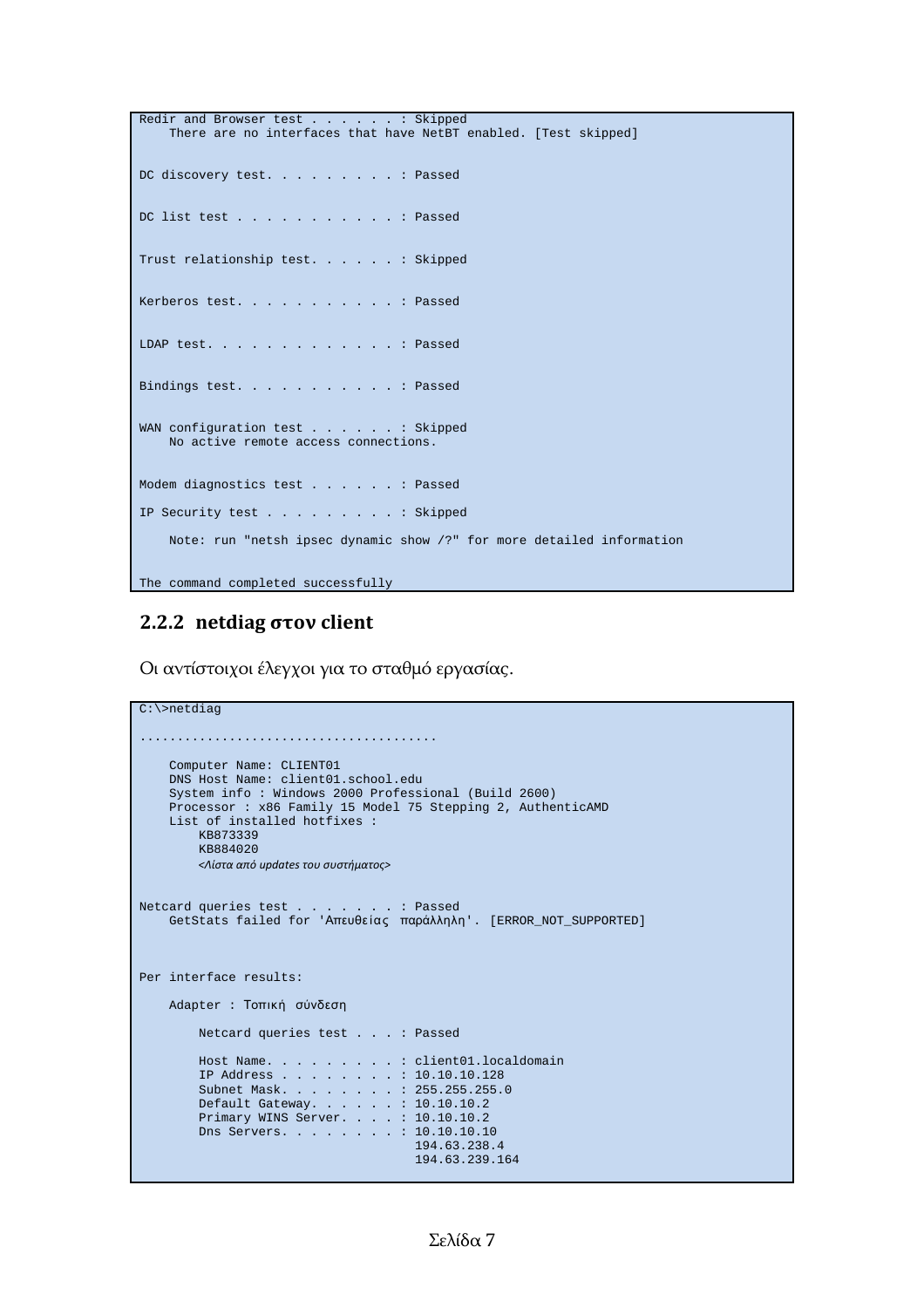```
 IpConfig results . . . . . : Failed
Pinging DHCP server - not reachable
            WARNING: DHCP server may be down.
       AutoConfiguration results. . . . . . : Passed
        Default gateway test . . . : Passed
NetBT name test. . . . . . : Passed
 [WARNING] At least one of the <00> 'WorkStation Service', <03> 'Messenger
Service', <20> 'WINS' names is missing.
WINS service test. . . . . : Failed
The test failed. We were unable to query the WINS servers.
Global results:
Domain membership test . . . . . . : Passed
NetBT transports test. . . . . . . : Passed
 List of NetBt transports currently configured:
        NetBT_Tcpip_{526A0AFC-C7AB-477F-8240-5B66DB3ED394}
     1 NetBt transport currently configured.
Autonet address test . . . . . . . : Passed
IP loopback ping test. . . . . . . : Passed
Default gateway test . . . . . . . : Passed
NetBT name test. . . . . . . . . . : Passed
 [WARNING] You don't have a single interface with the <00> 'WorkStation Service',
<03> 'Messenger Service', <20> 'WINS' names defined.
Winsock test . . . . . . . . . . . : Passed
DNS test . . . . . . . . . . . . . : Passed
Redir and Browser test . . . . . . : Failed
 List of NetBt transports currently bound to the Redir
        NetBT_Tcpip_{526A0AFC-C7AB-477F-8240-5B66DB3ED394}
    The redir is bound to 1 NetBt transport.
    List of NetBt transports currently bound to the browser
        NetBT_Tcpip_{526A0AFC-C7AB-477F-8240-5B66DB3ED394}
    The browser is bound to 1 NetBt transport.
     [FATAL] Cannot send mailslot message to '\\SCHOOL*\MAILSLOT\NET\NETLOGON' via
redir. [ERROR_BAD_NETPATH]
DC discovery test. . . . . . . . . : Passed
DC list test . . . . . . . . . . . Passed
Trust relationship test. . . . . . : Passed
 Secure channel for domain 'SCHOOL' is to '\\server.school.edu'.
Kerberos test. . . . . . . . . . . : Passed
LDAP test. . . . . . . . . . . . . : Passed
Bindings test. . . . . . . . . . . : Passed
```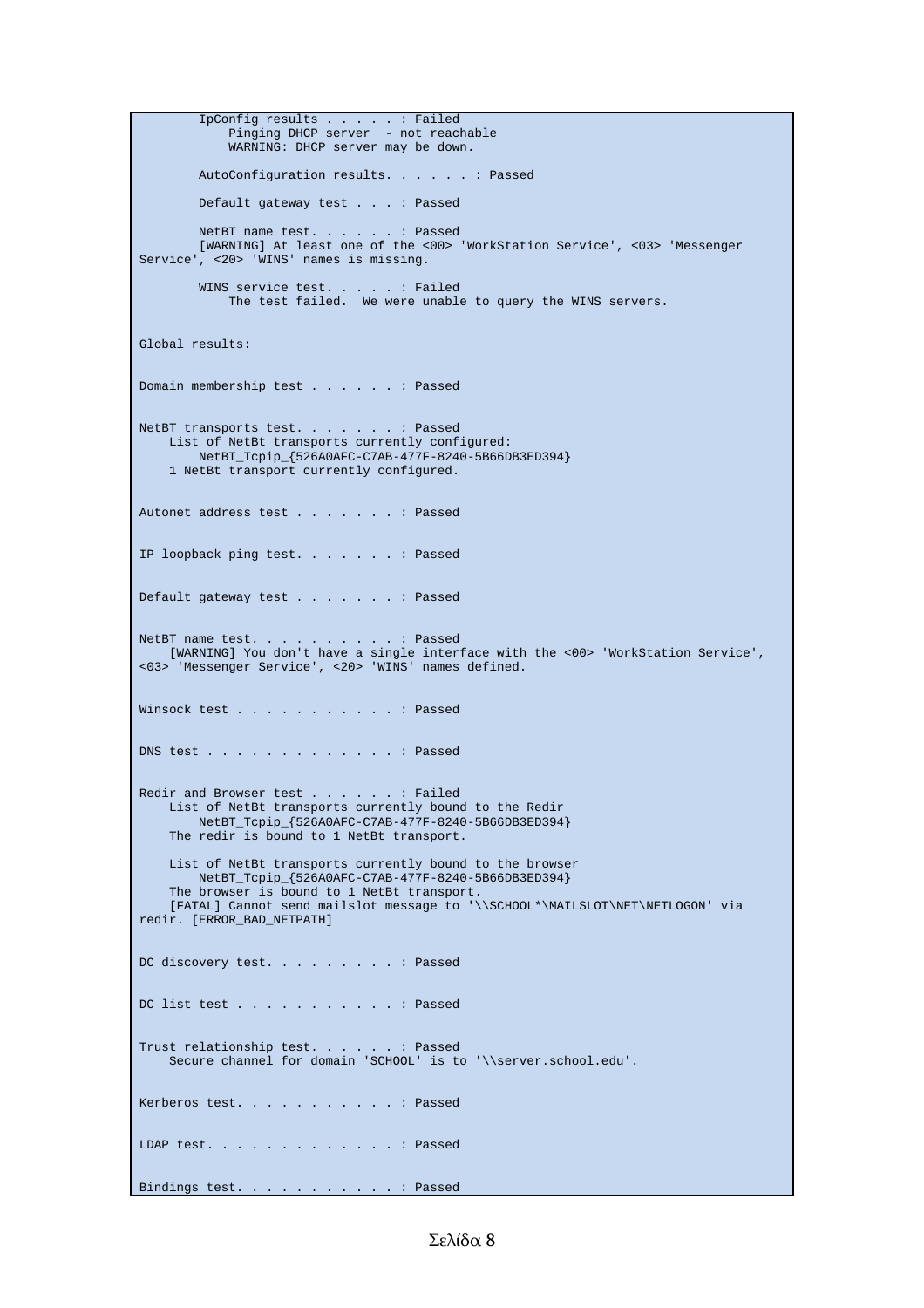```
WAN configuration test . . . . . . Skipped
    No active remote access connections.
Modem diagnostics test . . . . . . : Passed
IP Security test . . . . . . . . . : Passed
 Service status is: Started
    Service startup is: Automatic
    IPSec service is available, but no policy is assigned or active
    Note: run "ipseccmd /?" for more detailed information
The command completed successfully
```
Βρέθηκαν προβλήματα για DHCP, NetBIOS, WINS, τα οποία οφείλονται στο ότι ο DHCP Server δεν επιτρέπει το ping και στο ότι το NETBIOS, WINS είναι (λανθασμένα ενεργοποιημένα στον Client, ενώ σωστά δεν είναι ενεργοποιημένα στον Server.

Το πρόβλημα αντιμετωπίστηκε με απενεργοποίηση των πρωτοκόλλων NETBIOS και WINS. Ο έλεγχος πραγματοποιείται στη συνέχεια, χωρίς κάποιο ουσιαστικό πρόβλημα.

```
C:\>netdiag
...................................
    Computer Name: CLIENT01
     DNS Host Name: client01.school.edu
     System info : Windows 2000 Professional (Build 2600)
     Processor : x86 Family 15 Model 75 Stepping 2, AuthenticAMD
     List of installed hotfixes : 
         KB873339
         KB884020
         <Λίστα από updates του συστήματος>
Netcard queries test . . . . . . . : Passed
    GetStats failed for 'Απευθε ίας παράλληλη'. [ERROR_NOT_SUPPORTED]
Per interface results:
    Adapter : Τοπική σύνδεση
         Netcard queries test . . . : Passed
         Host Name. . . . . . . . . : client01.localdomain
         IP Address . . . . . . . . : 10.10.10.128
         Subnet Mask. . . . . . . . : 255.255.255.0
         Default Gateway. . . . . . : 10.10.10.2
         Primary WINS Server. . . . : 10.10.10.2
         NetBIOS over Tcpip . . . . : Disabled
         Dns Servers. . . . . . . . : 10.10.10.10
                                      194.63.238.4
                                      194.63.239.164
 IpConfig results . . . . . : Failed
Pinging DHCP server - not reachable
             WARNING: DHCP server may be down.
         AutoConfiguration results. . . . . . : Passed
         Default gateway test . . . : Passed
```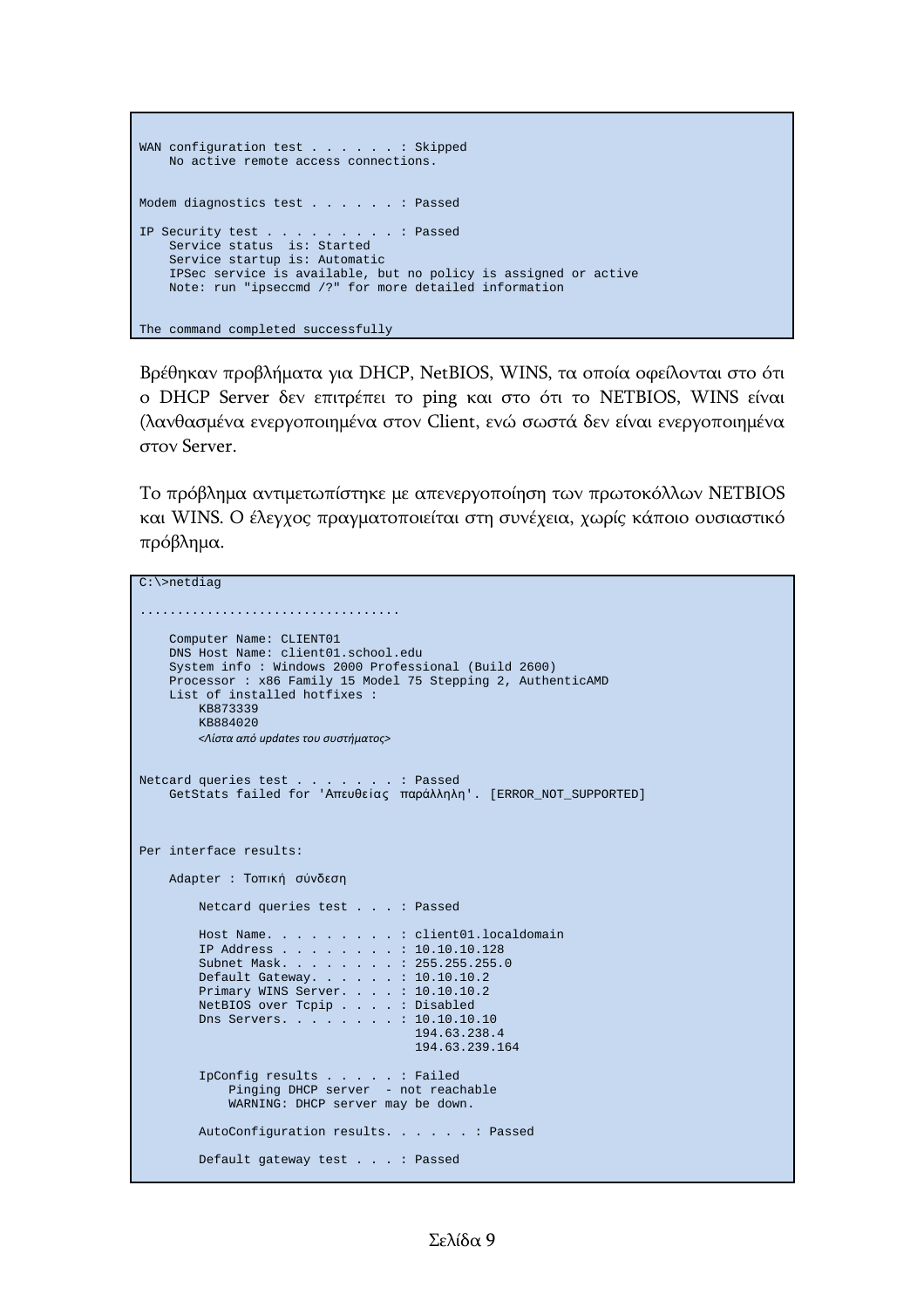WINS service test. . . . . : Skipped NetBT is disable on this interface. [Test skipped]. Global results: Domain membership test . . . . . . : Passed NetBT transports test. . . . . . . : Skipped There are no interfaces that have NetBT enabled. [Test skipped] Autonet address test . . . . . . . : Passed IP loopback ping test. . . . . . . : Passed Default gateway test . . . . . . . : Passed NetBT name test. . . . . . . . . . : Skipped There are no interfaces that have NetBT enabled. [Test skipped] Winsock test . . . . . . . . . . . : Passed DNS test . . . . . . . . . . . . . : Passed Redir and Browser test . . . . . . : Skipped There are no interfaces that have NetBT enabled. [Test skipped] DC discovery test. . . . . . . . . : Passed DC list test . . . . . . . . . . . : Passed Trust relationship test. . . . . . : Passed Secure channel for domain 'SCHOOL' is to '\\server.school.edu'. Kerberos test. . . . . . . . . . . : Passed LDAP test. . . . . . . . . . . . . : Passed Bindings test. . . . . . . . . . . : Passed WAN configuration test . . . . . . Skipped No active remote access connections. Modem diagnostics test . . . . . . : Passed IP Security test . . . . . . . . . : Passed Service status is: Started Service startup is: Automatic IPSec service is available, but no policy is assigned or active Note: run "ipseccmd /?" for more detailed information

The command completed successfully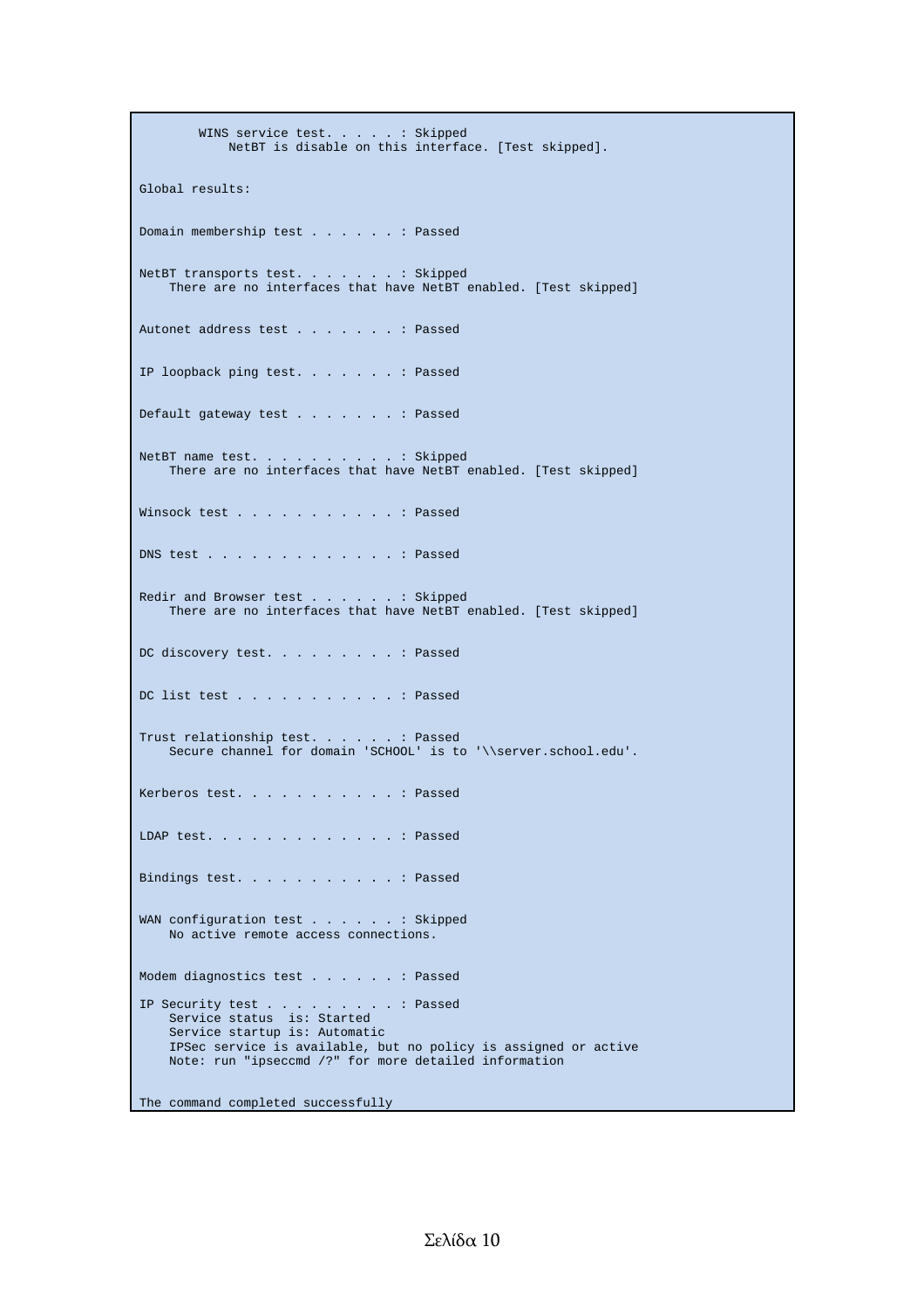Το μόνο θέμα που παραμένει είναι η αδυναμία επικοινωνίας με τον DHCP Server μέσω του πρωτοκόλλου ping (το οποίο στο συγκεκριμένο εργαστήριο εφαρμογής σωστά υφίσταται και δεν αποτελεί ουσιαστικό πρόβλημα).

## <span id="page-10-2"></span><span id="page-10-1"></span>**3 Group Policy Tools 3.1 gpupdate**

Η εντολή χρησιμοποιείται για την άμεση εφαρμογή των νέων ρυθμίσεων των πολιτικών ομάδας για τους σταθμούς εργασίας και τους χρήστες.

Η εντολή εκτελείται από το σταθμό εργασίας και το λογαριασμό χρήστη για τους οποίους πραγματοποιείται η δημιουργία ή η αλλαγή κάποιας πολιτικής ομάδας. Στην απλή της μορφή (gpupdate) η εντολή εντοπίζει τις διαφορές μεταξύ της υπάρχουσας πολιτικής και της νέας και εφαρμόζει μόνο τις διαφορές.

Με την παράμετρο /force η εντολή εφαρμόζει το σύνολο των ρυθμίσεων των πολιτικών, ανεξάρτητα από τις ρυθμίσεις που ισχύουν πριν την εκτέλεσή της.

```
C:\Documents and Settings\Administrator>gpupdate
Refreshing Policy...
User Policy Refresh has completed.
Computer Policy Refresh has completed.
To check for errors in policy processing, review the event log.
C:\Documents and Settings\Administrator>gpupdate /force
Refreshing Policy...
User Policy Refresh has completed.
Computer Policy Refresh has completed.
To check for errors in policy processing, review the event log.
C:\Documents and Settings\Administrator>
```
## <span id="page-10-0"></span>**3.2 gpresult**

Η εντολή παρουσιάζει τις ρυθμίσεις των πολιτικών ομάδας που είναι ενεργές για συγκεκριμένο χρήστη. Από τον υπολογιστή που θέλουμε να ελέγξουμε δίνουμε την εντολή "gpresult /user user01", όπου λαμβάνουμε αναφορά για τις πολιτικές που εφαρμόζονται και τις ρυθμίσεις ασφάλειας.

```
C:\> gpresult /user user01
Microsoft (R) Windows (R) XP 
Εργαλείο αποτελέσματος πολιτικών ομάδων λειτουργικού συστήματος v2.0
Πνευματικά δικαιώματα (C) Microsoft Corporation 1981-2001
Δημιουργήθηκε 2/11/2007 ώρα 5:23:15 πμ
Αποτελέσματα RSOP για SCHOOL\user01 στο CLIENT01 : Λειτουργία σύνδεσης
-----------------------------------------------------------------------
```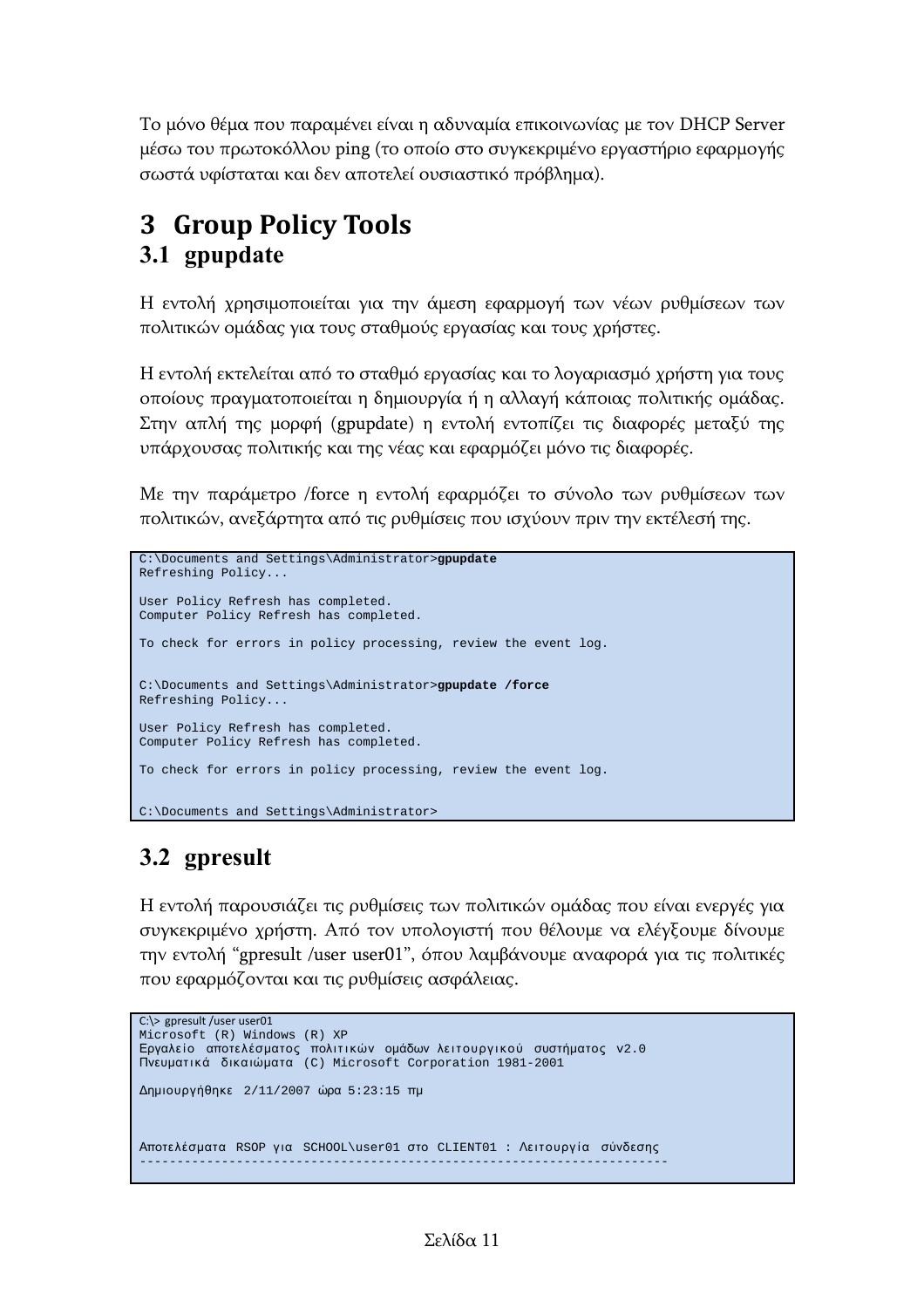```
Τύπος λειτουργικού συστήματος: Microsoft Windows XP Professional
Παράμετροι λειτουργικού συστήματος: Σταθμός εργασίας ως μέλος<br>Έκδοση λειτουργικού συστήματος: 5.1.2600
Έκδοση λειτουργικού συστήματος: 5.1.260<br>Όνουα τουέα: 5000
Όνομα τομέα: SCHOOL<br>Τύπος τομέα: SCHOOL - SCHOOL - SCHOOL
Τύπος τομέα:<br>Όνομα τοποθεσίας:
                                     Default-First-Site-Name
Προφίλ περιαγωγής: \\10.10.10.10\Profiles\user01
                                     C:\Documents and Settings\user01<br>Όχι
Αργή σύνδεση;:
ΡΥΘΜΙΣΕΙΣ ΥΠΟΛΟΓΙΣΤΗ
---------------------
     CN=CLIENT01,CN=Computers,DC=school,DC=edu
     Τελευτα ία εφαρμογή της πολ. ομ.: 2/11/2007 at 4:40:14 πμ
    Η πολιτική ομ. εφαρμόστηκε από: server.school.edu
    Κατώφλι αργής σύνδεσης πολ. ομ.: 500 kbps
    Αντικείμενα εφαρμοσμένης πολιτικής ομάδας
 ------------------------------------------
         Default Domain Policy
         Rename Administrator and Guest Accounts
     Οι παρακάτω επιλογές πολ.ομ. δεν εφαρμόστηκαν (δεν πέρασαν το φιλτράρ ισμα)
 ---------------------------------------------------------------------------
        Τοπική πολιτική ομάδων
            Φιλτράρισμα: Δεν εφαρμόζε τα ι (Κενή)
    Ο υπολογιστής είναι μέλος των παρακάτω ομάδων ασφαλείας:
 --------------------------------------------------------
         BUILTIN\Administrators
         Everyone
         BUILTIN\Users
         NT AUTHORITY\NETWORK
         NT AUTHORITY\Authenticated Users
         CLIENT01$
         Domain Computers
ΡΥΘΜΙΣΕΣ ΧΡΗΣΤΗ
----------------
    CN=user01,OU=Users,OU=Shared
Accounts,OU=Accounts,OU=Lab,OU=School,DC=school,DC=edu
     Τελευτα ία εφαρμογή της πολ. ομ.: 2/11/2007 at 4:40:27 πμ
    Η πολιτική ομ. εφαρμόστηκε από: server.school.edu
    Κατώφλι αργής σύνδεσης πολ. ομ.: 500 kbps
    Αντικείμενα εφαρμοσμένης πολιτικής ομάδας
 ------------------------------------------
         Shared accounts policy
         Accounts Group Policy Object
         Default Domain Policy
     Οι παρακάτω επιλογές πολ.ομ. δεν εφαρμόστηκαν (δεν πέρασαν το φιλτράρ ισμα)
 ---------------------------------------------------------------------------
         Rename Administrator and Guest Accounts
             Φιλτράρισμα: Δεν εφαρμόζε τα ι (Κενή)
        Τοπική πολιτική ομάδων
            Φιλτράρισμα: Δεν εφαρμόζεται (Κενή)
    Ο χρήστης είναι μέλος των παρακάτω ομάδων ασφαλείας:
 ----------------------------------------------------
         Domain Users
         Everyone
         BUILTIN\Users
         NT AUTHORITY\INTERACTIVE
         NT AUTHORITY\Authenticated Users
         LOCAL
```
Με την εντολή "gpresult /user user01 /v > c:\gpresult.txt", λαμβάνουμε εκτενή αναφορά και για τις αναλυτικές ρυθμίσεις που έχουν εφαρμοστεί για το συγκεκριμένο χρήστη στο σταθμό από τον οποίο εκτελούμε την εντολή. Εξαιτίας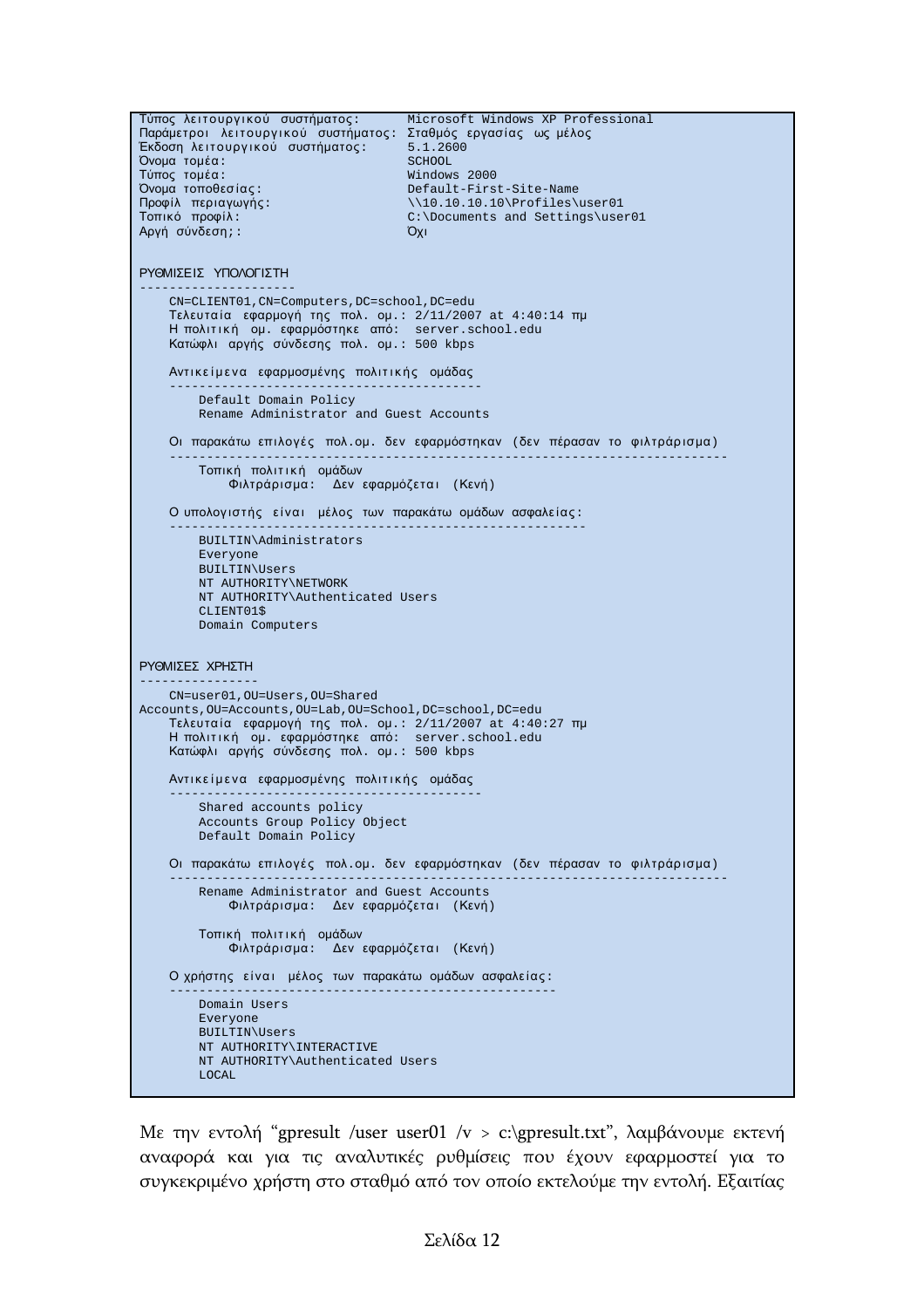του ότι το αποτέλεσμα της εντολής είναι μεγάλο κάνουμε ανακατεύθυνση σε αρχείο. Ακολουθεί απόσπασμα από το αποτέλεσμα της εντολής:

```
<…>
ΡΥΘΜΙΣΕΙΣ ΥΠΟΛΟΓΙΣΤΗ
---------------------
     CN=CLIENT01,CN=Computers,DC=school,DC=edu
    Τελευτα ία εφαρμογή της πολ. ομ.: 2/11/2007 at 4:40:14 πμ
    Η πολιτική ομ. εφαρμόστηκε από: server.school.edu
    Κατώφλι αργής σύνδεσης πολ. ομ.: 500 kbps
   Αντικείμενα εφαρμοσμένης πολιτικής ομάδας
 ------------------------------------------
        Default Domain Policy
        Rename Administrator and Guest Accounts
<…>
   Προκύπτον σύνολο πολιτικών για τον χρήστη:
 -------------------------------------------
       Εγκαταστάσεις λογισμικού
 ------------------------
           Δ/Υ
       Πολιτικές δημόσιου κλειδιού
 ---------------------------
           Δ/Υ
       Πρότυπα διαχε ίρ ισης
 -------------------
            Αντικείμενο πολιτικής ομάδας (GPO): Shared accounts policy
                Ρύθμιση: Software\Policies\Microsoft\Windows\Task Scheduler5.0
                            Ενεργοποιημένη
           Αντικείμενο πολιτικής ομάδας (GPO): Shared accounts policy
                Ρύθμιση: Software\Microsoft\Windows\CurrentVersion\Policies\Explorer
                Κατάσταση: Ενεργοποιημένη
            Αντικείμενο πολιτικής ομάδας (GPO): Shared accounts policy
                Ρύθμιση: Software\Microsoft\Windows\CurrentVersion\Policies\Explorer
                            Ενεργοποιημένη
            Αντικείμενο πολιτικής ομάδας (GPO): Shared accounts policy
                 Ρύθμιση: Software\Policies\Microsoft\Windows\Task Scheduler5.0
                Κατάσταση: Ενεργοποιημένη
            Αντικείμενο πολιτικής ομάδας (GPO): Shared accounts policy
                Ρύθμιση: Software\Policies\Microsoft\Conferencing
                            Ενεργοποιημένη
           Αντικείμενο πολιτικής ομάδας (GPO): Shared accounts policy
                Ρύθμιση: Software\Microsoft\Windows\CurrentVersion\Policies\Explorer
               Κατάσταση: Ενεργοποιημένη
<…>
```
### <span id="page-12-0"></span>**3.3 gpotool**

Το gpotool ελέγχει στους domain controllers τις πολιτικές που έχουν εφαρμοστεί για λάθη και συνίσταται η χρήση του μετά από τη δημιουργία ή αλλαγές σε πολιτικές ομάδας.

```
C:\Documents and Settings\Administrator>gpotool
Validating DCs...
Available DCs:
server.school.edu
Searching for policies...
Found 6 policies
 ============================================================
Policy {31B2F340-016D-11D2-945F-00C04FB984F9}
Friendly name: Default Domain Policy
```